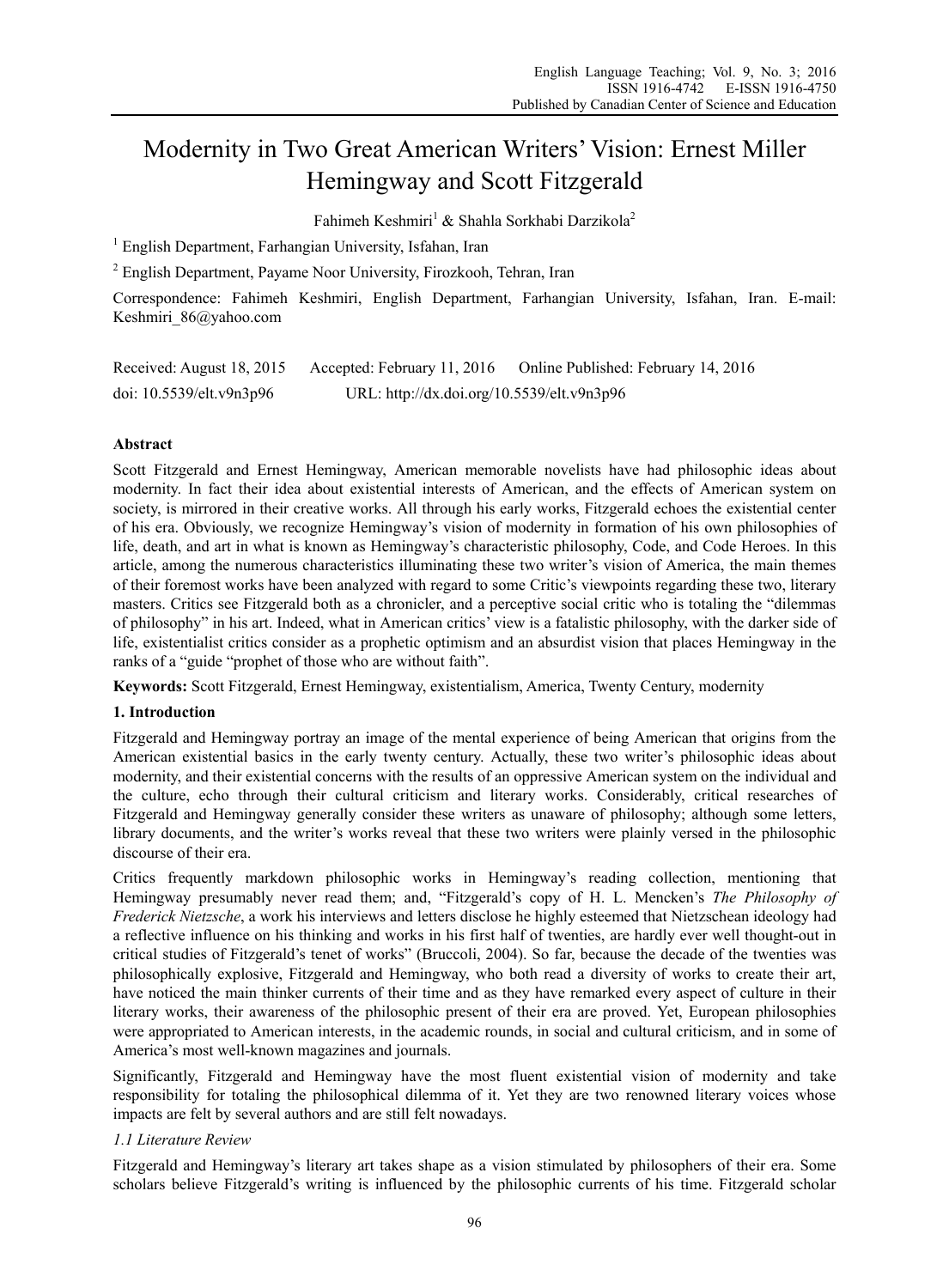Ullrich, David (1999) in *"Memorials and Monuments: Historical Method and the (Re) Construction of Memory in F. Scott Fitzgerald's 'The Ice Palace'"*, p. 2, identifies the existentialist desire in this writer's focus on identity and cultural memory in his early works. Foster, Richard (1968), in his book: *"Mailer and the Fitzgerald Tradition.*", p. 219, mentions that "Fitzgerald's existential vision of modernity positions him as the first modern American author to interpret American experience existentially".

In comparison, so many researchers have described Hemingway's philosophy as existential-oriented echoed in his Code Heroes. Kvam, Wayne (1973), in "*Hemingway in Germany"* p. 154, notes that "existentialist critics naturally felt immediate kinship with a writer who recognized death as the only absolute", what he considers as a major theme of Hemingway's early works. Killinger John (1960), in "*Hemingway and the Dead Gods"*, mentions that Hemingway's tremendous sense of contemporaneity, what reflected the philosophical movement of his era, made him famous initially. Castillo-Puche Jose (1968), in his book by the name of "*Hemingway Entre La Vida Y La Muerte"* claims the Spanish bullfight as essential to Hemingway's formation of a coherent philosophy. Broer Lawrence R. (1973), in "*Hemingway's Spanish Tragedy"*, insightfully notes that "in the image of the matador" Hemingway "found a symbol of the best a man can be in a violent and irrational world—a model of manhood and integrity after which he would pattern his major fictional heroes". Beegel, Susan F. (1990), "*That Always Absent Something Else*" p. 75, mentions that the basis of Hemingway's philosophy concentrates on individual experience, feeling and question of individual "existence".

### **2. Research Methodology**

As a first step, the researcher read books and papers that present the key issues concerned in Philosophical ideas in 20 century. In the second step, the researcher read biographical works on Ernest Hemingway and F. Scott Fitzgerald's life to get a clear picture of their background, their development as writers and their response to the period they lived in. The researcher, in the third step, did a comprehensive reading of Hemingway and Fitzgerald's foremost short stories and novels. As the last step the researcher studied critical works that analyze and reflect the thematic, philosophical, social, cultural and intellectual preoccupations that were revealed in Hemingway and Fitzgerald's life and works. Furthermore, in this research the various types of materials has been used about these two great writer's works and era to establish unbroken connection between their time and literary heritage. In accomplishing this study, intrinsic approach and also apply descriptive analytical methods are used which combine with interpretation.

#### **3. Results and Discussion**

#### *3.1 Modernity in Fitzgerald's Vision*

Fitzgerald is considered as "the spokesman of the Jazz age and the lightly philosophizing young America, by the end of 1922" (Bruccoli, 2004). He names his age *the Jazz Age* and describes it like no other writer of his time. The vision of modernity this writer presents in his early works makes him famous as the chroniclers of *Jazz Age*  America, and the critics recognizing the existentialist whim in his work (specially in *The Great Gatsby* and *Fitzgerald's World of Ideas)*, consider him as a chronicler and a perceptive social critic who is working out the dilemmas of philosophy in his art. Ronald Berman argues that "the Nietzschean philosophy has influenced Fitzgerald's art and thought and he attributes this influence to American critic H.L Mencken and his translation of Nietzschean philosophy to an American context" (Berman, 2001).

Fitzgerald scholar David Ullrich, discusses that "there is an existentialist impulse in Fitzgerald's early works which embodied in his existentialist critique of America's tendency to erect memorials and monuments as a way of shaping cultural memory, regional and personal identity, and thus assuring conformity and thwarting the possibility of envisioning individuality" (Ullrich, 1999). Fitzgerald shaped the identities of the personality and the nation through his early interest in America's creation of mythologies, and it forms the foundation of his early existential vision of modernity.

Fitzgerald's compound idea places him as a speaker and an existentialist. During his early works, Fitzgerald deals with the existential core of his era by presenting the difference between American ideals and traditionalist standards of the culture overall. "Critics, for instance regard *The Ice Palace* as a work to criticize the American political and social structures what aims to make individuals' devotion to general values and ensure individuals' conformity" (Ullrich, 1999). In *The Diamond as Big as the Ritz*, The writer tries to illustrate the America's emphasis on the significance of one's prosperity, which had become one's major attempt, more significant than human life. While critiques discover various sides of American culture in Fitzgerald's stories, they reveal that in this writer's existentialist view, this culture is leading the individuals to death and consequently to the ultimate death of American culture.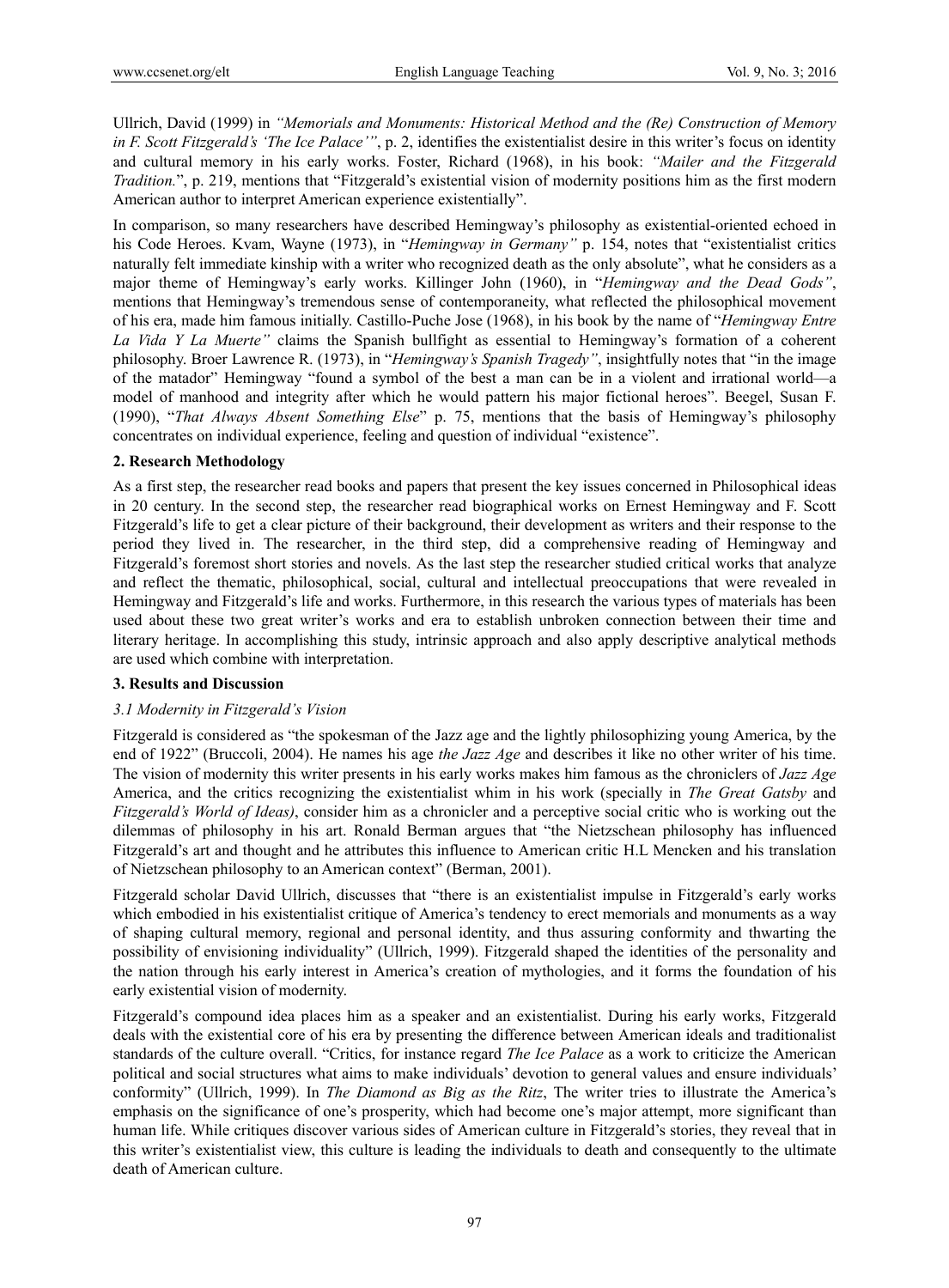Fitzgerald reveals this belief in his novels *This Side of Paradise* (1920) and *The Beautiful and Damned* (1922) repeatedly through creating broken and unable characters, what Fitzgerald considers as the collapse of individuals, morally and bodily. Yet, in this author's distrustful vision of modernity, we can see an expectation for the individual and American culture. In his vision, firstly an individual should come to a deep understanding of self and world. For instance, at the end of *The Ice Palace*, Sally Carrol Happer comes to an existential self awareness and *This Side of Paradise* ends with Armory Blaine's statement about his self awareness. In *Diamond,* Kismine and John come to consciousness that love and humanity pleases us more than riches and also they come to an awareness of the death of the individual. Indeed, *The Beautiful and Damned* ends with Anthony Patch's proud vision of himself. In Ullrich's view, Fitzgerald's early works reveal his anatomy of a "complex philosophy of culture," and his critique of American culture in his afterward works. Actually, at 1922 planning to write *The Great Gatsby,* he claimed to Maxwell Perkins that he wanted to write something *new,* "in fact he had decided to write something different from his own works and the other artistic endeavors of his contemporaries" (Lehan, 1990). Soon at 1924, Fitzgerald in an interview declares a change in the rational and literary climate of his time in *Gatsby*. He advocatesthat he was both well-informed of the American cultural discourse of his time and that this familiarity was sufficient to literary groups; it occupied American community discourse. Long believes that "it is through Fitzgerald's writing of *Gatsby,* that he finds his vision" (Long, 1979).

As a multifaceted unify of politics, history, religion, social issues, and philosophy, Fitzgerald's vision in *Gatsby* shows the cultural and philosophic dilemmas of his time, and separates him from his contemporaries. For instance, the postwar writers were inclined to write pessimistically about the American culture, and unrestricted individual freedom, but *Gatsby* different from Fitzgerald's early works, describes this culture as a not authentic one.

Additionally, what makes *Gatsby* a different work is "his presentation of the dilemmas of philosophy which are affected by the philosophic discourse of his time and became more complex in the novelistic form of *Gatsby,* in anecdotes of social life" (Berman, 2001). We can find this complex vision of modernity in this novelist's optimistic-absurdist idea about current experience. As Morris claims, this view point places him as "the first American to formulate his own philosophy of the absurd, a philosophy that takes shape during Fitzgerald's conscious attempt to write something new, something different from the works of his contemporaries and from his own early artistic endeavors, something contemporary that also captures the dilemmas of philosophy and presents a remedy for living in *Jazz Age* modernity" (Morris, 1963).

Even though Fitzgerald's philosophic idea origins from Nietzsche's existentialism, we cannot have a complete understanding of his absurdist idea by trusting solely on a Nietzschean frame. Actually, Nietzsche is a distinct section of Nick's story and Fitzgerald's complicated philosophy. Finally, Nick recognizes that Gatsby's trust is a faith in the absurd. It is Gatsby's committal to Daisy, his trust, and his hope, that revives Nick's faith, and shapes the foundation of the absurdist vision the writer shows in *Gatsby*.

In order to comprehend Fitzgerald's absurdist vision of his era we should consider Gatsby as an outcast to the Nietzschean civilization, Nick envisions as his own. Gatsby threatens his life and his creation of Jay Gatsby to gain affluence for achieving Daisy, an impossible desire. For Nick, it is Gatsby's optimism and reliance that makes his vision diverse from his own. But in Fitzgerald's vision "hope keeps the world beautifully alive and this vision forms the basis of his absurdist vision" (Lehan, 1990). It is Gatsby's hope, faith, courage and the valid liveliness of his enthused spirit that Nick respects and separates Gatsby from the others. Yet, Gatsby believes that the American spirit can save the entity and culture from the corruption, the death of what Fitzgerald seems to be exclusively American.

As a result, "Gatsby exemplifies Fitzgerald's optimistic vision for the individual: that hope, faith, commitment, and courage will keep the world beautifully alive" (Lehan, 1990). In Nick's vision, it is exclusively American spirit in Gatsby that is liable for allocation with his generation, although the bodily personification of this spirit is damaged by the irresponsible, it will be alive in the memories of his generation.

Mailer mentions, "During Fitzgerald's creation of his own rational outlook of American culture and the individual's position in culture, he puts his philosophy in action through *Gatsby* with the purpose of describing a nation's vision of itself" (Mailer, 1966). Fitzgerald aims to clarify that the American culture ruins individuals and it is just hope and responsibility that save us. For Nick, Gatsby's hope, reliance, bravery, and promise are creditable. As Nick believes Gatsby has an absurdist trust in the impossible; but it is worthless. Though Fitzgerald trusts on hope, he also supposes that we must break all fantasies, see the real world and try to grow our own vision. In real, what instigates Nick to promote his own creative spirit is Gatsby's liveliness and wish, and it is through creating Gatsby that he becomes an artist, who proposes an art of living in modern era.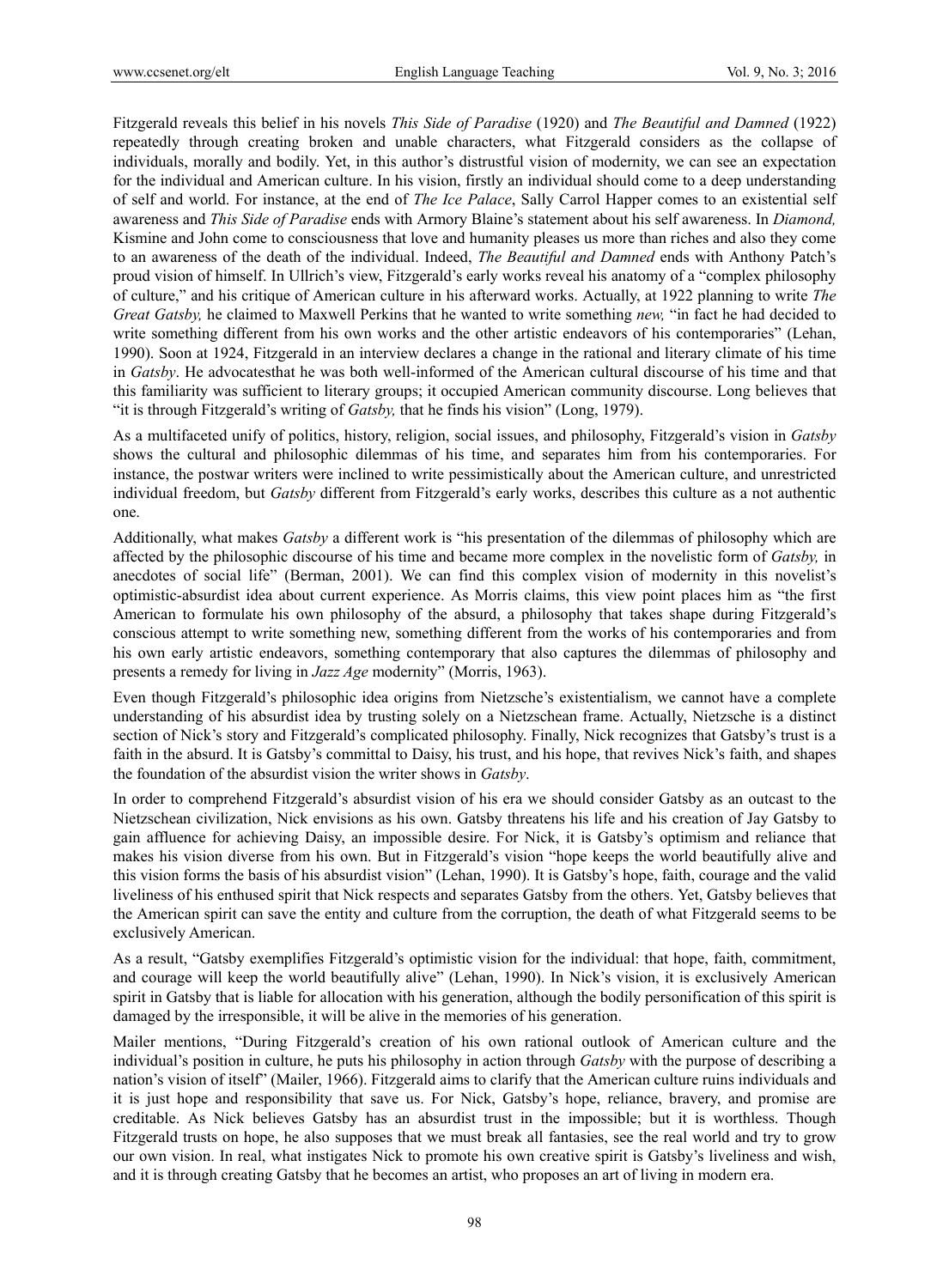#### *3.2 Modernity in Hemingway's Vision*

As Madariaga declares, "Hemingway's image of modernity is generally accredited to the formation of his own philosophies of life, death, and art in what has been known as his *Code* and *Code Heroes*" (Madariaga, 1961). So many critics have mentioned that the growth of *Code Hero* is apparent in this writer's early works and they have introduced him as an existentialist. John Killinger believes that Hemingway uses the theme of death in his early works to reduce the problem of existence to its lowest common denominator. Wayne Kvam, remarks that "existentialist critics naturally felt immediate kinship with a writer who recognized death as the only absolute, and he used it as a main theme of his early works" (Kvam, 1973). Jose Castillo-Puche states that after this literary master saw the first bullfight in 1923, "the bullfight was to remain fixed in him and indelible, the basis of his elemental philosophy which he would carry with him throughout his life" (Broer, 2002). In fact matador is the symbol of the best man in an irrational world.

In about nine years before Hemingway's publication of his, *Death in the Afternoon*, Hemingway publishes many articles and essays about the Spanish bullfight in different forms. They were: *Bullfighting, Sport, and Industry, World Series of Bull Fighting a Mad, Whirling Carnival, Tancredo is Dead*, *Maera Lay Still,* and his poetry, *The Soul of Spain,* and Part Two of the *Soul of Spain.* However, Miriam Mandel states that "Hemingway's first piece on the Spanish bullfight was written before he saw his first bullfight. It was *The First Matador Got the Horn*, that reads like an objective, journalistic eyewitness account, but it is a mix of hearsay, imagination, and reading, a crafted exercise in voice and point of view" (Mandell, 2004). In 1924 Hemingway produced more bullfight poetry. The bullfight in Hemingway's creative writing includes *The Undefeated* (1925), *The Sun Also Rises*  (1926), *Banal Story* (1927), and *The Mother of a Queen*, which was published in 1933 (Mandel, 2004).

In 1923-1932 Hemingway takes the bullfight to America to introduce Spanish culture to community; he illustrates the American expatriate experience in Paris and the war in his works. In real, Hemingway finds Spain culture different from other cultures of the world. Spain is a country, with a national spirit, which hasn't experienced the World War I and is free from the expatriates and renewal that in Hemingway's vision had spoiled his own local land. Hemingway regards America completely different from Spain, where the ethical principles hold meaning for the individual. Hemingway finds a lost generation disillusioned by the traditionalist values of American culture as the dilemmas inherent in Americans. What he finds in Spain is mutineer, the free spirit, the performer, who is distinguished through the Spanish bullfight. This country tries to promote the growth of the personality and cherishes their culture and philosophy of life and death.

At this time Hemingway starts writing *Death in the Afternoon*, which is considered as his mistrust of his own culture and has brought him to a profound admiration of the sacred authority of Spain. This novel possessed all the essential features of a genuine culture that America didn't. Its standards including credit, honesty, bravery, self-esteem and pride are firmly embodied in "pun donor". This culture faced death day by day with a liveliness of spirit which was indispensable to the existence of the personality and a nation. "The basis of this philosophy, look realistically at war and death, and… abandon all romantic notions of them, concentrates on individual experience and feeling" (Beegel, 1988).

*Death in the Afternoon* is considered as a superior voice of an American experience narrator for modern era whose crucial point is the human existence. Hemingway's existentialism and his rational view of life take shape in this novel. He believes that individuals must focus on their own entity. He illustrates a philosophy of existence in the route of death and matador is created as a symbol. He is only expected to do his best by performing admirably in the bull ring. Hemingway asks readers to see clearly and create their own principles and judge what is good and what is evil and they must see their own feelings and affecting reactions as applicable. All in all he insists that readers must take responsibility for their own insights, manner, ethics and judgment and actions, indeed in order to live *sincerely,* one must encounter the reality of death with *sincerity* or *pun donor*. Moreover, "what American critics often regard as a defeatist philosophy, existentialist critics see as a visionary sanguinity and an absurdist vision that places this writer in the ranks of a guide for his generation" (Kvam, 1973). Hemingway's philosophy is an absurd one, "through this philosophy the individual distinguishes that life must be lived with fervor, passion, lucidity and purpose since death may come at any moment" (Kierkegaard, 1993). In Hemingway's vision, in order to be everlasting, we should find the meaning of life, live with it, and renovate this promise continuously. We must have bravery and reliance encountering the death to hand over a purpose for our lives, as matador and Hemingway did. Hemingway's absurdist philosophy of life finds its way through the matador's unification of existence and fatality while the morals of Hemingway's generation are lost.

#### **4. Conclusion**

Significantly, among so many literary masters in 20 century, Fitzgerald and Hemingway possess the most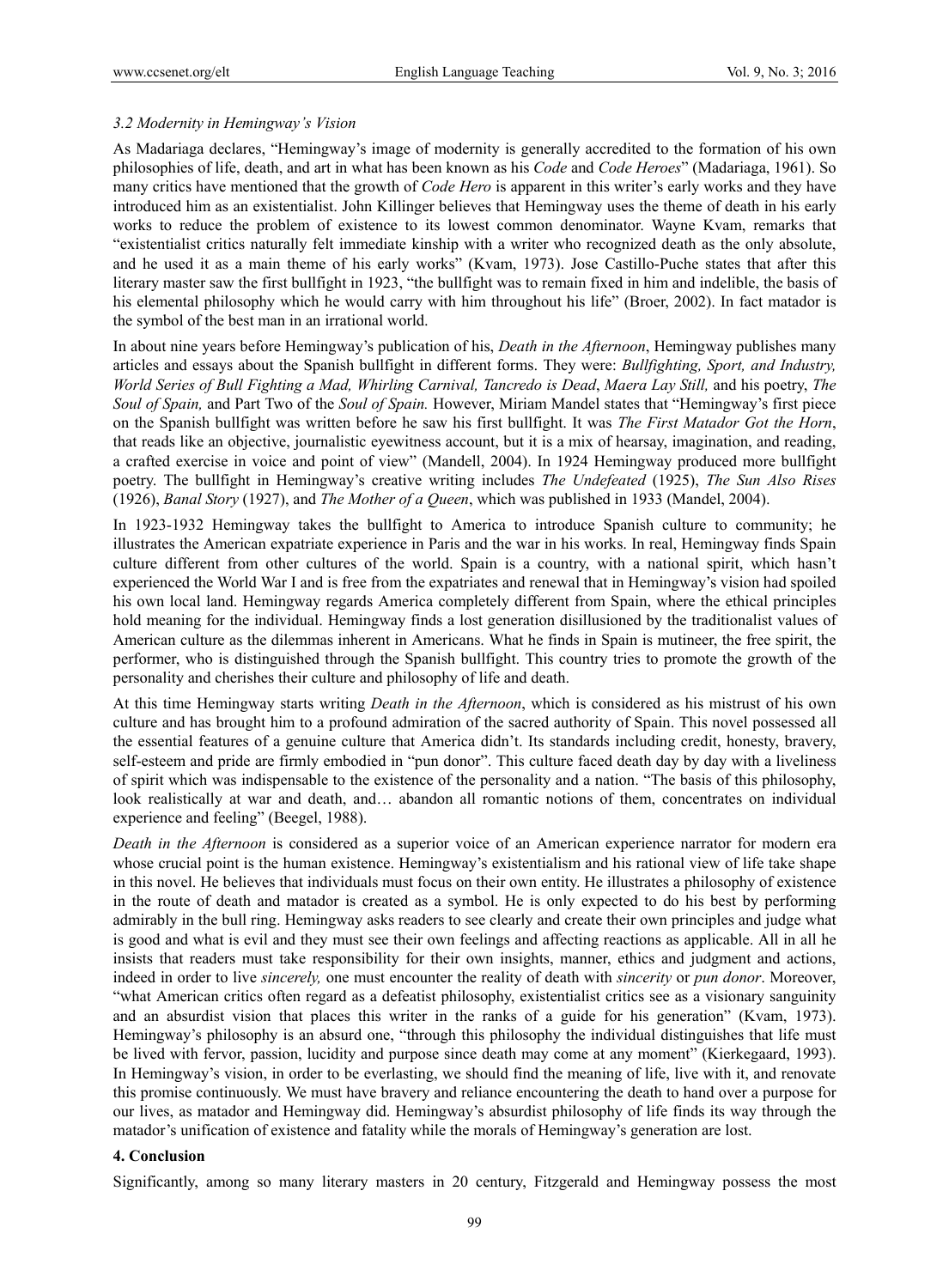expressive existential visions of their time and they have been known as two of the most imperative literary voices whose after effects are felt by some authors and today. Fitzgerald was the authoritative voice of a generation. He is the writer who names his era, *the Jazz Age* and describes different aspects of this age in detail through his artistic works, like no other writer of his time. Although the vision this writer mirrors in his early works from modernity makes him famed as one of the most imperative chroniclers of *Jazz Age* America, critics declare that he can be considered both as a chronicler, and as an astute social critic interested in totaling the predicaments of philosophy in his creative work. The characters in *The Great Gatsby* and *Fitzgerald's World of Ideas,* are working out a dilemma of American philosophy.

The existentialist whim is noticeable in Fitzgerald's initial writings, where his center of attention is self and cultural reminiscence as socially created. Some critics consider this writer's original interest in formation of mythologies in America, as the basis of his existential vision of modern era. In real, this vision causes his reputation as the first American author in modern time who construes American experience existentially. Among this author's diverse literary works, *The Ice Palace* is regarded as a critical writing about the political and social structures of America. In *The Diamond as Big as the Ritz*, he tries to well illustrate the importance of affluence in American society more than human life. This sensation is reflected in his early novels *This Side of Paradise* and *The Beautiful and Damned* again through creating bodily and mentally broken characters, what Fitzgerald portrays as the symbols of a corrupt culture.

In comparison, Hemingway seeks to reflect his vision of modern time in his works through the formation of his "Code" and his "Code Heroes". Many critics believe that this author repeatedly utilizes the theme of death in his early works to weaken the problem of existence. They consider the *Spanish bullfight* as indispensable to Hemingway's formation of philosophy. He published three essays and poetry and prose on the bullfight.

Hemingway finds Spain, a country with a rich and vital culture, which has preserved its traditionalist values. This feature causes this country to be served as a contrast to America where the morality and entity is ruined. In *Death in the Afternoon* Hemingway portrays his despoiled culture with the lost identity and he tries to admire the spiritual superiority of Spain for its distinctive culture. In the act of writing *Death in the Afternoon*, he was considered as the spokesman philosopher for modern era whose focus is human existence. All in all, Hemingway believes that readers must take responsibility for their own insights, morality, beliefs and actions and he proposes the readers to see, judge, and feel in a right way. He wrote *the Spanish bullfight*, to promote individual's awareness of their own existential position in life, as towards death. One must face the reality of death with *earnestness*. In Existentialist critic's vision, this philosophical vision is an absurdist one that makes him famous as a "prophet of those who are without faith".

#### **References**

Allen, E. L. (1930). *Kierkegaard: His Life and Thought*. London: S. Nott.

- Beegel, S. F. (1988). *Hemingway's Craft of Omission, Ann Arbor*. Michigan: UMI Research Press.
- Berman, R. (2001). *Fitzgerald, Hemingway, and the Twenties,* Tuscaloosa: University of Alabama Press.
- Broer, L. R. (1973). *Hemingway's Spanish Tragedy.* University of Alabama Press.
- Broer, L. R. (2002). *Hemingway and Women: Female Critics and the Female Voice*. Tuscaloosa: University of Alabama Press.
- Bruccoli, M. J. (1974). *Apparatus for F. Scott Fitzgerald's The Great Gatsby*. Columbia: University of South Carolina Press.
- Bruccoli, M. J. (1996). *Scott Fitzgerald on Authorship*, Columbia: University of South Carolina.
- Bruccoli, M. J. (2004). *Conversations with F. Scott Fitzgerald*. Jackson: University Press of Mississippi.
- Castillo-Puche, J. (1968). *Hemingway Entre La Vida Y La Muerte*. Barcelona: Edicione Destino.
- Foster, R. (1968). *Mailer and the Fitzgerald Tradition*, pp. 219-230. http://dx.doi.org/10.2307/1345162
- Kierkegaard, S. (1993). *At a Graveside. Three Discourses on Imagined Occasions. Ed. and Trans*, New Jersey: Princeton University.

Kvam, W. (1973). *Hemingway in Germany*. Athens: Ohio UP.

Lehan, R. (1990). *The Great Gatsby: The Limits of Wonder*. Boston: G. K. Hall & Co.

Long, R. E. (1979). *The Achieving of the Great Gatsby, F. Scott Fitzgerald, 1920-1925*, Bucknell University Press.